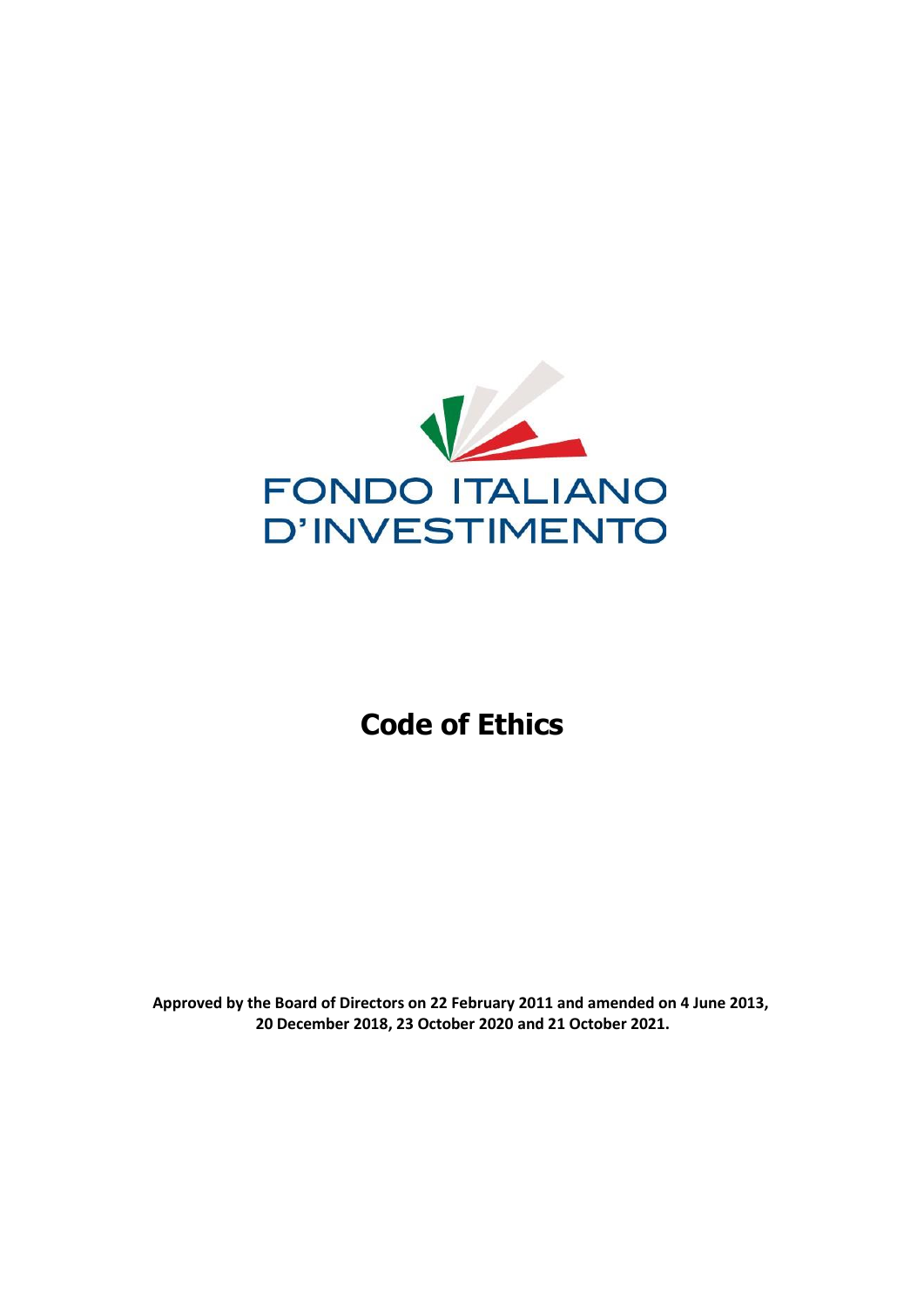| 1.                                                                                               |                                                                                            |  |
|--------------------------------------------------------------------------------------------------|--------------------------------------------------------------------------------------------|--|
| 2 <sup>1</sup>                                                                                   |                                                                                            |  |
| 2.1                                                                                              |                                                                                            |  |
| 2.2                                                                                              |                                                                                            |  |
| 2.4                                                                                              |                                                                                            |  |
| 2.5                                                                                              |                                                                                            |  |
|                                                                                                  |                                                                                            |  |
| 3.1                                                                                              |                                                                                            |  |
| 3.2                                                                                              |                                                                                            |  |
| 3.3                                                                                              |                                                                                            |  |
| 3.4                                                                                              |                                                                                            |  |
| 3.5                                                                                              |                                                                                            |  |
| 3.6                                                                                              |                                                                                            |  |
| 3.7                                                                                              |                                                                                            |  |
| 3.8                                                                                              |                                                                                            |  |
| 3.9                                                                                              |                                                                                            |  |
| 3.10                                                                                             |                                                                                            |  |
|                                                                                                  |                                                                                            |  |
| 4.1                                                                                              |                                                                                            |  |
| 4.3                                                                                              |                                                                                            |  |
| 4.3.2                                                                                            |                                                                                            |  |
| 4.3.3                                                                                            |                                                                                            |  |
| 4.3.4                                                                                            |                                                                                            |  |
| 4.4                                                                                              | Rules of conduct for the protection of share capital, creditors, competitors and market  9 |  |
| The relations with political Parties, Movements, political and trade-union Committees and<br>4.5 |                                                                                            |  |
|                                                                                                  |                                                                                            |  |
| 5.                                                                                               |                                                                                            |  |
|                                                                                                  |                                                                                            |  |
|                                                                                                  |                                                                                            |  |
|                                                                                                  |                                                                                            |  |
|                                                                                                  |                                                                                            |  |

## **CONTENTS**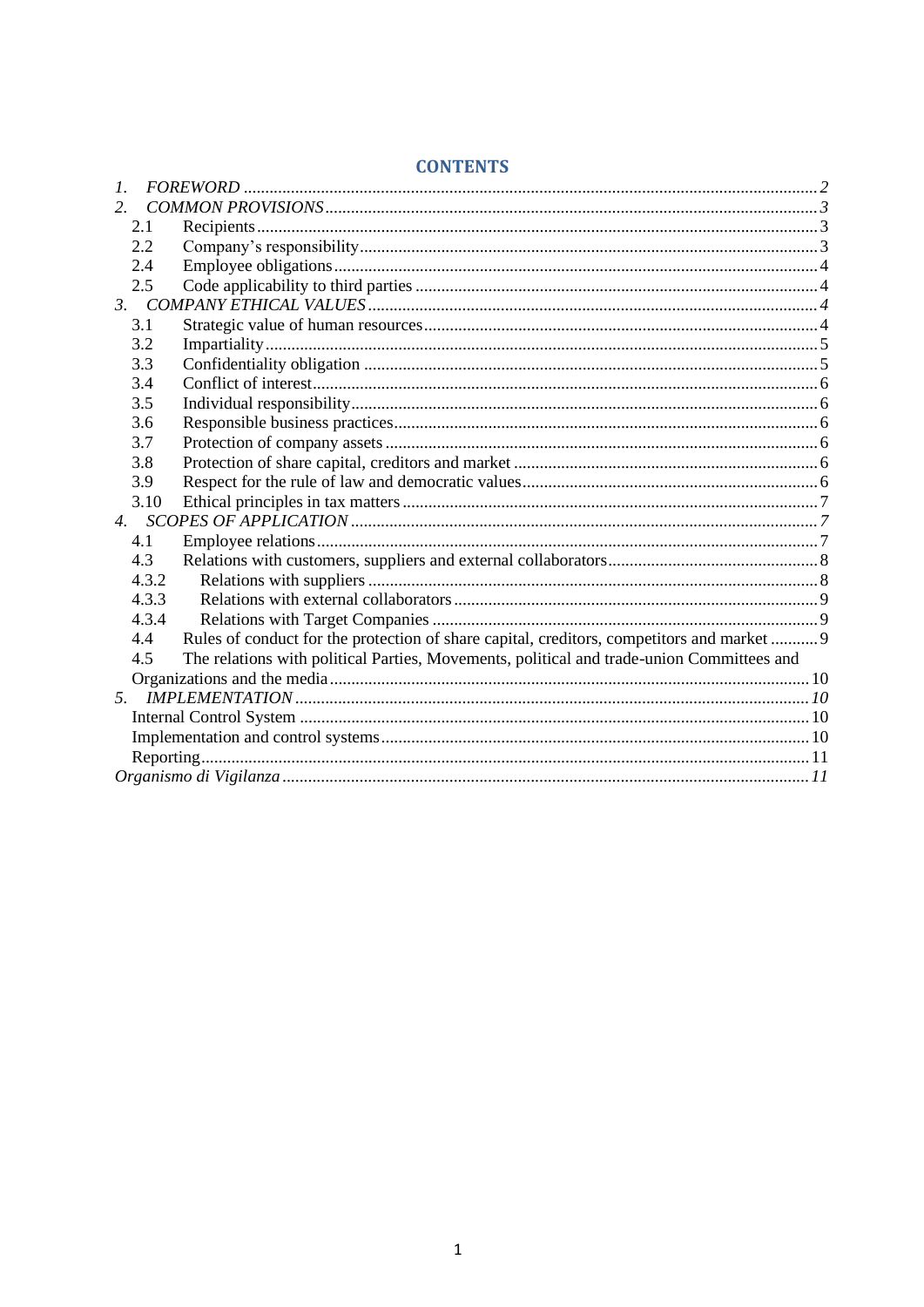## **1. FOREWORD**

Fondo Italiano d'Investimento Sgr (hereinafter also referred to as "Sgr" or "Company") has been registered in the Register of AIF Managers with number 129 since 23 July 2014 and in the Milan Business Register with number 06968440963.

The purpose of the Company is to provide collective asset management services through the promotion, establishment, organisation and management of one or more closed-end mutual investment funds reserved for qualified investors. The Sgr was also authorised to provide individual asset management services to pension funds.

The Sgr's ambitious goal is to manage private equity funds, with positive return on investment and the adoption of the best working practices, for the purpose of contributing to pursue not only the economic objective, but also the institutional objective of the Italian industry development.

In addition to economic results, the Company, in pursuing its mission, attributes increasingly higher value to aspects relating to quality, independence, reliability and, more generally, reputation of the Sgr in terms of ethic and social responsibility.

With a view to building and maintaining a relationship of trust with public institutions, partners, investors and providers, the Company undertakes first of all to always comply with laws and adopt a set of general and specific ethical principles adequate to orient individual and collective conducts and decisions for the purpose of pursuing the interests involved in the best way possible.

This Code of Ethics is intended to be "a charter of fundamental rights and duties" through which the Sgr states and clarifies its ethic/social commitments and responsibilities, also with a view to the provisions of Italian Legislative Decree 231/2001.

The Code of Ethics approved by the Sgr Board of Directors obligates corporate bodies, management, employees, external collaborators, business partners, suppliers and all those having relationships with the Company.

The Code covers different functions: a) legitimation (the Code expresses the Sgr duties and responsibilities towards its employees and collaborators); b) verification and action (the Code contributes to identifying non-ethical conducts and proper actions); c) prevention of unlawful acts; d) provision of incentives to management and employee through the development of ethical awareness and enhancement of the Sgr reputation.

The rules of the Code of Ethics are an essential part of the employee contractual obligations pursuant to article 2104 of the Italian Civil Code.

The Company assesses the disciplinary consequences – pursuant to the currently applicable legislation of conducts contrary to the principles established in the Code of Ethics by applying, in exercising its power as employer, the sanctions that may be justified by the seriousness of facts, taking into account the adopted disciplinary System.

\* \* \*

The Code of Ethics of Fondo Italiano d'Investimento Sgr includes:

- common provisions, defining the Code recipients, the obligations of the Company and its employees, the relevance to be attributed to the Code towards third parties and its contractual value;
- Company's ethical values, defining the reference values in the activities carried out;
- scopes of application, defining the area within which the guidelines that are applicable in accordance with ethical principles and in compliance with the laws, orient the conducts of all the Sgr employees with special reference to top managers and corporate bodies with administration and/or control functions;
- implementation and control modes, describing the mechanisms and bodies adopted to implement, monitor and disseminate the respect of and compliance with the Code and ensure its constant updating.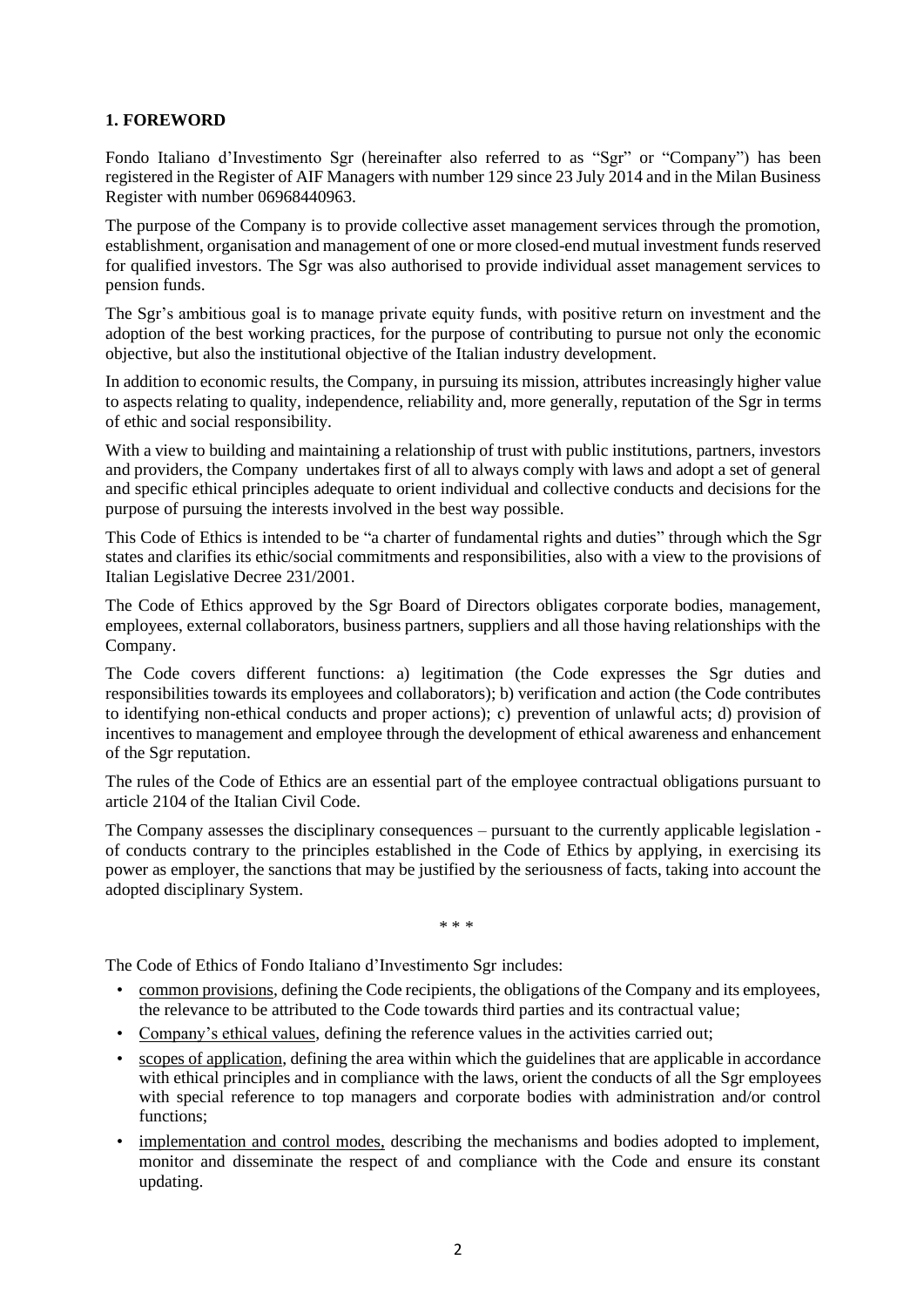## **2. COMMON PROVISIONS**

## *2.1 Recipients*

The Code of Ethics provisions are applicable to corporate bodies, management, employees, external collaborators, business partners, suppliers and all subjects having collaboration or partnership relations, directly or indirectly, permanently or temporarily, in Italy or abroad.

The company's corporate bodies and management commit to implementing the values and principles contained herein, undertaking responsibilities to the internal and external counterparties and reinforcing trust, cohesion and spirit of teamwork.

The Sgr is aware that the existence of written codes of conduct and evidence of their reception and understanding by its staff members does not ensure the latter's compliance with them. The existence of codes does not guarantee compliance with the rules of conduct, but rather the example and action of the top management ensure it. Therefore, the role of corporate bodies is of key importance as they are responsible for the concrete implementation of the Code principles within the scope of their functions and responsibilities.

The Sgr Directors shall be inspired by Code principles when setting entrepreneurial objectives, when proposing and implementing projects and investments as well as in any decision or action having an impact on the company's asset and management values, the shareholders' profile and the wellbeing of its employees and the community in general.

The Sgr sanctions the violation of these principles, fights against material and moral corruption undermining its integrity and puts in place organisational tools aimed at preventing any violation of the Code principles, by strictly monitoring compliance and concrete implementation.

#### *2.2 Company's responsibility*

The Sgr undertakes to guarantee:

- the largest circulation of this Code of Ethics among employees and third parties;
- ongoing updating of the Code for its real effectiveness in relation to changing corporate needs and applicable legislation;
- any knowledge and clarification instrument about the interpretation and implementation of the Code provisions;
- investigation about the report of any violation of the Code rules through assessment of facts and adoption of adequate sanctions in case of any ascertained violation;
- protection from any kind of retaliation against any person reporting possible violation of the Code.

## *2.3 Obligations of Department /business units/corporate functions*

Each Department /business unit/corporate function manager shall:

- be an example through his/her conduct for his/her collaborators, orienting their behaviour to compliance with the Code rules;
- make employees understand that adherence to the Code increases work quality;
- accurately select within the scope of his/her responsibilities employees and external collaborators to prevent tasks from being entrusted to persons who are not giving full assurance of their commitment to comply with the Code rules;
- promptly inform his/her Superior, or the 231 Supervisory Board, about any information directly obtained or provided by employees about any case of violation of rules;
- promptly implement adequate corrective measures, whenever this is required by the situation;
- prevent any form of retaliation.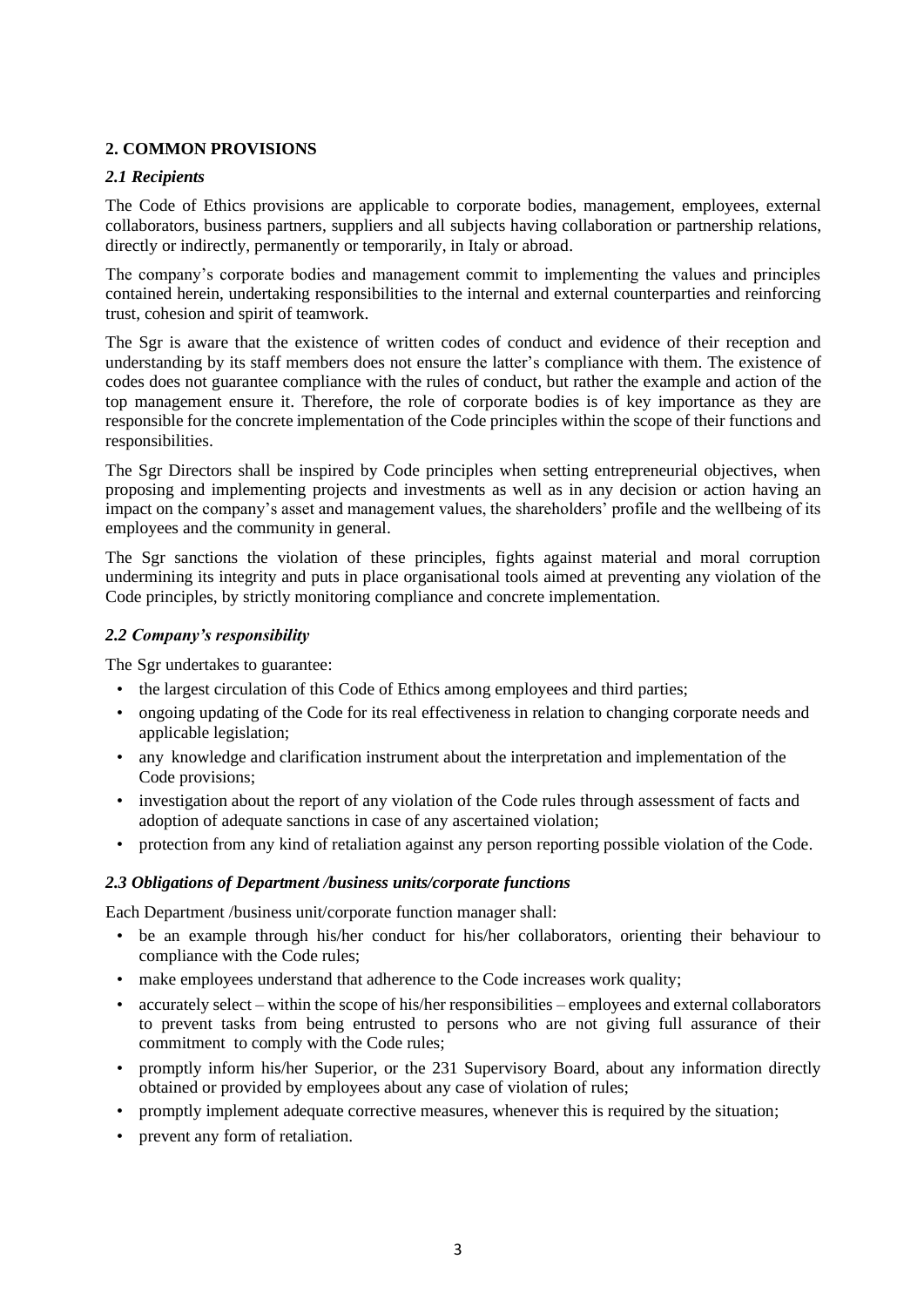## *2.4 Employee obligations*

All employees are requested to know the rules contained in the Code of Ethics and the reference rules (internal and external) regulating the activity performed within the scope of the relevant function.

Employees shall also:

- diligently abide by the Code rules, refraining from behaving in conflict therewith;
- address their Managers or the Supervisory Board any clarification is needed about the interpretation and implementation of the Code rules;
- promptly report to their Managers or the Supervisory Board any information they have become aware of with regard to any Code violation and any request received to violate it;
- provide the broadest collaboration to ascertain any violation.

## **2.5** *Code applicability to third parties*

According to their responsibilities, all Sgr employees shall:

- provide adequate information to third parties about the commitments and obligations imposed by the Code of Ethics;
- claim fulfilment of the obligations directly concerning third parties' activity;
- implement the appropriate internal and, if appropriate, external actions in case of non-fulfilment by third parties of the obligation to abide by the Code rules.

## **3. COMPANY ETHICAL VALUES**

The Sgr mission is to provide the services the same is authorised to perform, undertaking to ensure efficiency, professionalism and independence, in addition to the fulfilment of the requirements envisaged by law.

The Company, therefore, adopts the following key values:

• **Professionalism**: the Sgr undertakes to develop and protect the capabilities and skills of its employees, pursuing a policy based on equal opportunities and merits, considering professionalism as a guarantee for the entire community and a key condition to pursue its objectives. Personnel recruitment, selection, hiring and career development are only based on objective working quality assessments, without any discrimination. The Sgr has resources with expertise in the Italian and international banking and financial sector, highly skilled in the respective fields of operations;

• **Efficiency**: the Sgr is a small organisation, with a lean and effective decision-making process pursuing mainly institutional objectives;

• **Independence**: the SGR governance is a guarantee of independent decision-making. The number and quality of the Company corporate executives ensures preventive dialogue and balanced strategic decisionmaking to pursue institutional objectives in the best way possible.

#### *3.1 Strategic value of human resources*

The human resources are the key assets of the Company. They represent its strength, efficiency, smartness, reputation and a guarantee for the future. Only with their full involvement at all levels, teamwork, the sharing of objectives, their protection and promotion the Sgr can be successful.

#### *a) Health, safety and environment*

With regard to the health and safety of workers and workplaces, the Sgr is committed to increasingly encouraging the management and employees to essentially comply with the broad legislative framework started with Law 626/94, by defining specific procedures and monitoring their correct implementation. To this end, all the Company employees, within the scope of their tasks, are involved in the process of risk prevention, health and safety protection and safeguard in relation to themselves, their colleagues and third parties.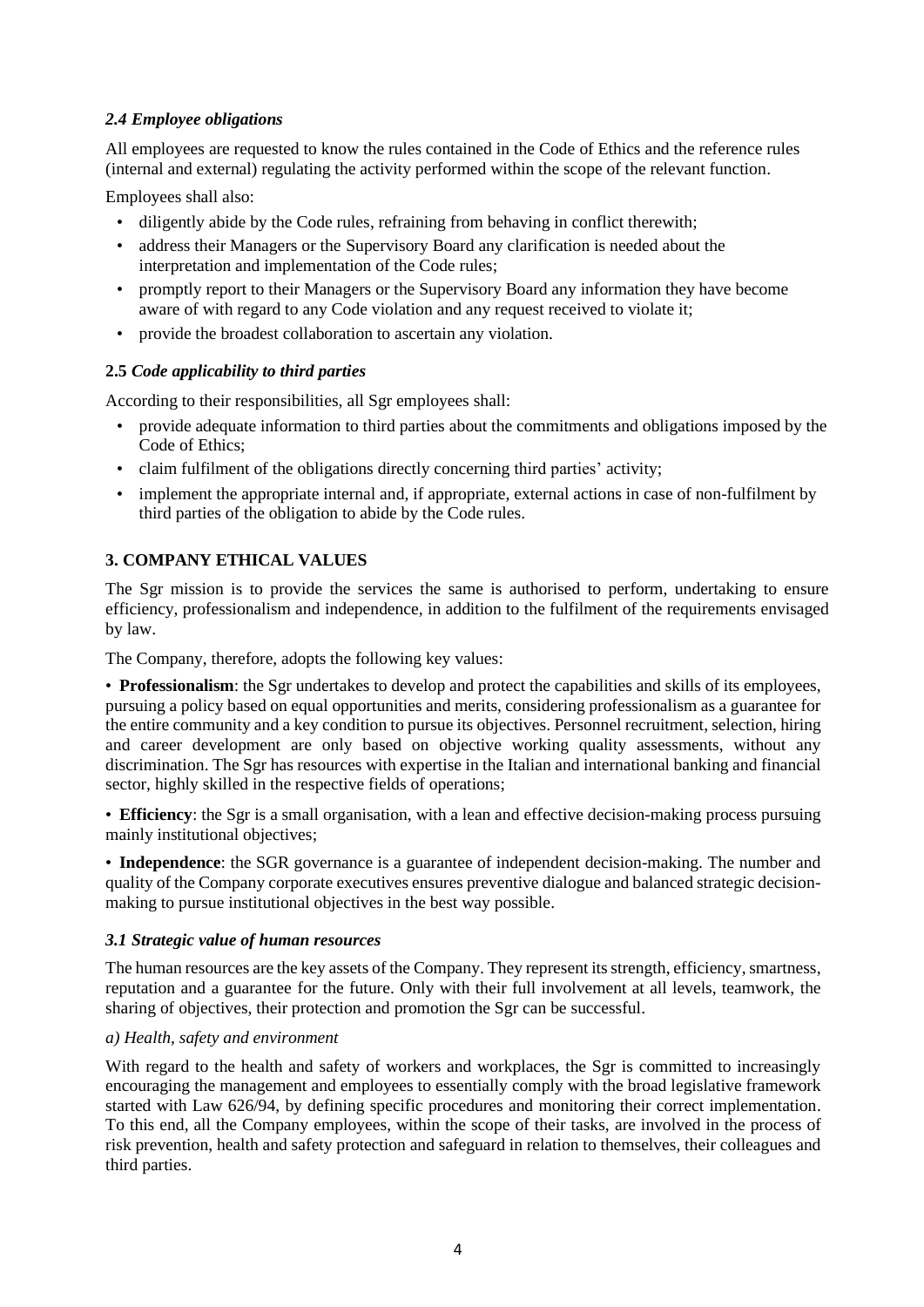#### *b) Integrity*

Integrity is a key element of the company's assets and is the best guarantee of the company's commitment to its employees and suppliers, and the investors in the funds managed by the Sgr. Abiding by this principle is achieved by enforcing the law and complying with moral integrity rules in every business sector and under every circumstance.

The Company shall not tolerate any violation of this principle. Consequently, it is not allowed to offer and/or promise, directly or indirectly, money or other benefits to public officers, persons in charge of public or private services aimed at influencing or remunerating the work of their office or, in any case, at securing preferential treatment.

Acts of commercial courtesy, like gifts or entertainment, are allowed only if they are of modest value and, in any case, they should not affect the integrity or trustworthiness of any of the parties nor have the purpose of improperly obtaining advantages. In any case, these expenses shall be always authorised by the Manager and adequately documented.

Similarly, corporate bodies, management, employees, external collaborators are forbidden, in particular in case of public function or public service, to receive and/or request any gift or preferential treatment not attributable to usual courtesy relations, and they shall inform their Manager about the situation.

In any case, the Sgr employees and collaborators are forbidden to accept money gifts of any amount.

#### *3.2 Impartiality*

In the relations with its business and other counterparties (e.g. in selecting employees, in litigations, etc...) the Sgr avoids any discrimination – based on age, gender, sexual orientation, health conditions, race or nationality, political opinions and religion –, is not influenced by external or internal recommendations and ensures impartiality and equal treatment in compliance with legal and contractual rules and the Code principles.

Any attempt of violation of this rule shall be notified to the competent corporate functions that, whenever necessary, shall appropriately report it to the Supervisory Board.

#### *3.3 Confidentiality obligation*

Confidentiality is one of the key values to respect in the Sgr operations as it contributes to its reputation.

More specifically, the Sgr corporate bodies, management, employees and external collaborators shall guarantee keep confidential information, documents and data they have become aware while working and which are deemed owned by the Company and, as such, they shall not be used, notified or disclosed without any specific authorisation, not even after employment termination.

The confidentiality obligation regarding the confidential information obtained is also imposed to any subjects or with whom the Sgr has a contractual or any other relation, by specific contractual clauses or by the request to stipulate any confidentiality agreement.

Similarly, the Sgr undertakes to protect information relating to its employees and third parties, generated or acquired internally or in the business relationships, in order to prevent any improper use of this information and ensure the privacy of those concerned. To this end, specific policies and procedures shall be applied for information protection. Third parties involved in data processing are requested to stipulate specific confidentiality agreements.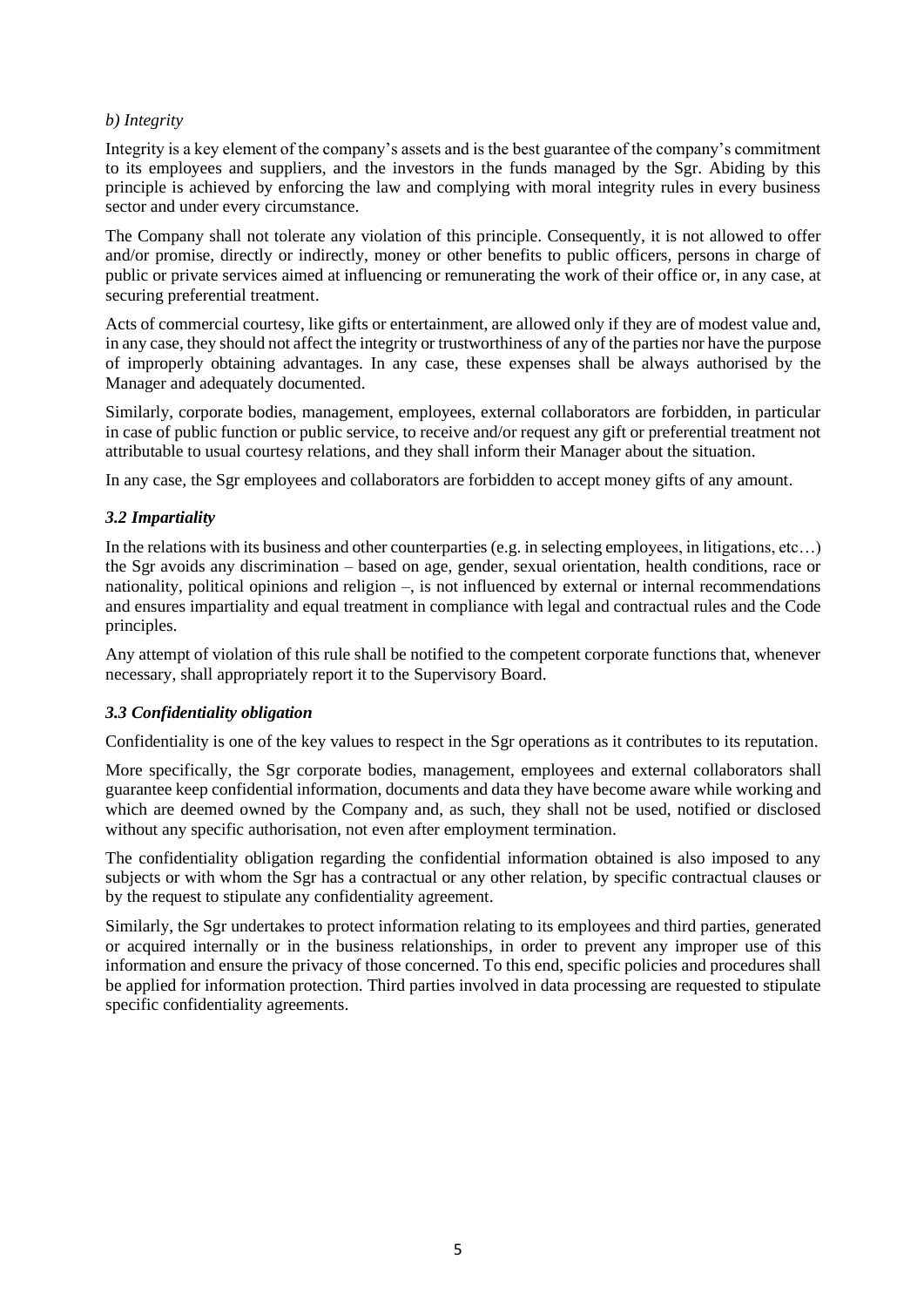## *3.4 Conflict of interest*

All Company employees in exercising their functions – at the different levels of responsibility – shall not make decisions or perform activities in conflict with the interests of the Sgr and the investors of the funds managed by the Sgr or incompatible with their office duties.

Also the Sgr Directors shall strictly adhere to this principle. The situations in conflict with this rule shall be immediately reported to their Superiors or to the Supervisory Board.

Any autonomous or subordinated collaboration of employees with third parties shall be previously authorised by the Sgr Human Resources and Organization function.

The Company corporate body members, management, employees and collaborators shall prevent any conflict of interest between any personal and family economic activity and the tasks they perform within their department. By way of example without limitations, the following situations are considered situations of conflict of interest:

- economic and financial interests of employees and/or their families in businesses of suppliers, clients and competitors;
- use of their position within the Sgr or of the information acquired in performing their activities in such a way to cause a conflict between their personal interests and the company's interests;
- performance of working activities, of any kind, at clients, suppliers, competitors.

#### *3.5 Individual responsibility*

The Sgr quality and strength is the result of the action of all its personnel.

Each employee is responsible for the actions implemented in performing their activities. Moreover, those covering management roles shall also be responsible for overseeing the activity carried out by the employees under their management and control.

#### *3.6 Responsible business practices*

The Sgr ensures that business practices are based on integrity and transparency principles: all the actions, operations, negotiations and, generally, the conducts adopted in business practices shall be oriented towards utmost fairness, excluding corruption or favouritism, disclosure of complete and transparent information and legitimacy, not only formal, based on the currently applicable rules and internal procedures.

#### *3.7 Protection of company assets*

All employees shall respect, protect and safeguard the values and assets entrusted to them. It is prohibited to use resources, assets or materials owned by the Sgr unless these are used in the interests of the Sgr business and for lawful purposes.

#### *3.8 Protection of share capital, creditors and market*

The Company ensures adherence to the principles of conduct aimed at guaranteeing the integrity of share capital, the protection of creditors and third parties with whom a relationship has been established, regular market operation, exercise of the functions by the Supervisory Authorities (namely, Bank of Italy and Consob) and, in general, business transparency and fairness from an economic and financial viewpoint. The Sgr, therefore, aims at guaranteeing the dissemination of and compliance with rules of conduct to safeguard the aforesaid values, also for the purpose of preventing the offences contemplated in Legislative Decree 231/2001.

#### *3.9 Respect for the rule of law and democratic values*

The Sgr undertakes not to make any financing (direct or indirect) and not to facilitate in any way whatsoever groups, associations or individuals pursuing unlawful purposes, guaranteeing, on the contrary, the respect for the rule of law and the democratic values.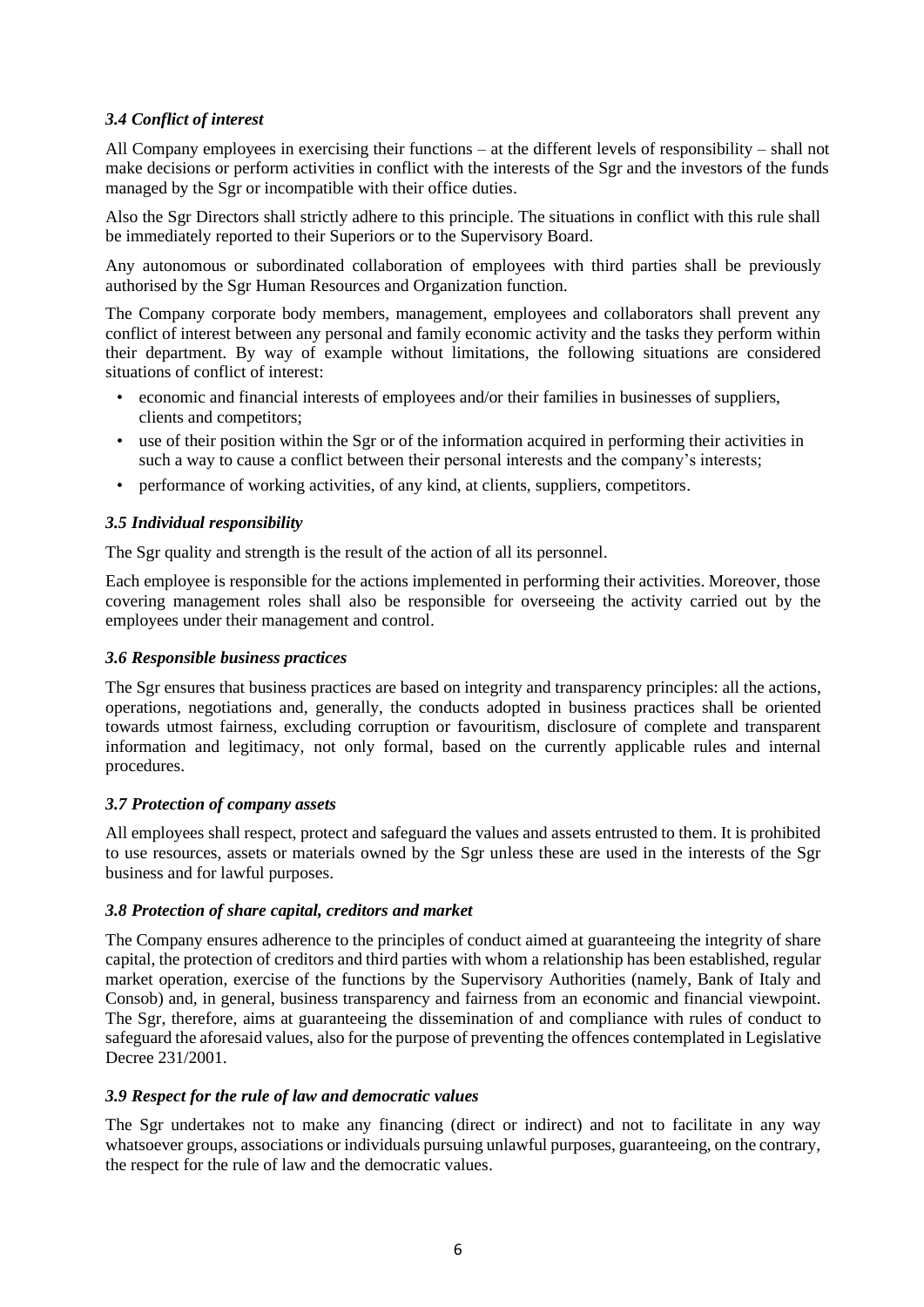## *3.10 Ethical principles in tax matters*

The Sgr acknowledges that abiding by the applicable tax provisions is not only a legal obligation but also a moral duty, to be preserved in the interest of stakeholders and pursued by ensuring – also for the purpose of maintaining high reputation – compliant conducts by its representatives and employees and any counterparts (e.g., customers, suppliers, target companies of managed funds, etc.) with which the Sgr has a business relationship.

Integrity, individual responsibility and lack of conflicts of interest are ethical values aimed at ensuring, by the Sgr representatives, employees and collaborators, conducts compliant with tax rules.

#### **4. SCOPES OF APPLICATION**

In compliance with the ethical principles above, the Sgr considers a priority to establish relationships based on the following rules of conduct with the subjects with whom it may come into contact.

#### *4.1 Employee relations*

The Company believes that human resources are the key asset as the key success factor for every business is the professional contribution of the people working in it, in a context of mutual trust and loyalty. Besides institutional training, recurrent training is also provided to all employees, aimed at developing the skills and capabilities of each employee and fully optimizing resources within work activities.

The Sgr ensures equal opportunities to everyone, guaranteeing a fair treatment based on merit, with no discrimination. Employees have a regular employment agreement and irregular labour is prohibited. The Sgr also undertakes to protect employees' moral integrity, preventing them from being subject to unlawful pressure or undue discomfort, and protects its employees from any act of psychological violence and any attitudes or behaviour which may be discriminatory or prejudicial towards any person or their beliefs.

Sexual harassment or intimidating and hostile behaviour are not permitted in work relations. At work and in workplaces it is forbidden to work under the effect of alcohol or drugs or consuming or transferring drugs.

The Sgr undertakes to oversee that currently applicable laws prohibiting smoking in the workplaces are complied with.

## *4.2 Relations with Institutions, Public Administration and Supervisory Authorities*

The relations with any kind of public bodies shall be mandatorily maintained by the authorised corporate functions in compliance with the company organisation. Such relations are not founded on promises, money gifts, offers of assets in kind to promote the Company activity or defend its market positions

The Sgr shall ensure that the above is not surreptitiously bypassed through consulting, aids, sponsorships, advertisements or personal assignments.

In the relations with the representatives of Italian or foreign public institutions or the Public Administration, it is forbidden to:

- promise or offer of money gifts for purposes other than institutional;
- promise or offer any favouritism in personnel employment, in selecting suppliers of goods and services, in providing information and documents;
- file false or altered documents and/or data or omit due information, even for the purpose of obtaining contributions, loans, subsidies or other funds from the Government or public entities or the European Community;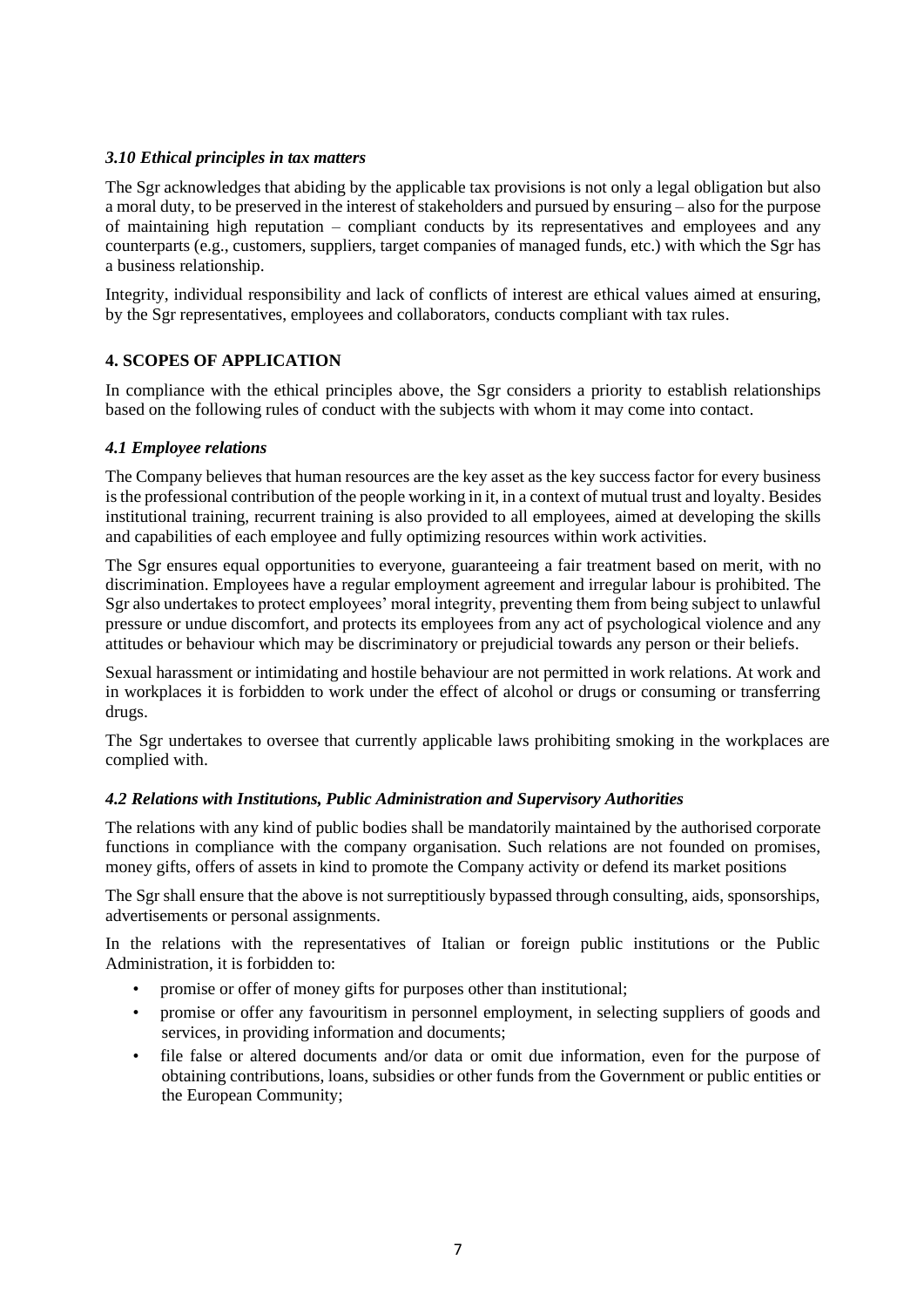- use contributions, subsidies or public financing for purposes other than those for which they have been obtained;
- access in an unauthorised manner to the Public Administration IT systems to obtain and/or modify information to the Company's advantage;
- adopt conducts that may hinder the performance of functions of the public Supervisory Authorities responsible for the sectors in which the Sgr operates. To this end, the Sgr corporate bodies, management, employees and external collaborators shall make promptly, properly and in good faith all the communications envisaged by the law and regulations to the Supervisory Authority without hampering the exercise of the latter's functions;
- accept and receive money or other benefits for committing an act falling under one's own competence, or for committing an act contrary to the duties of one's own office;
- act in breach of rules envisaged by law or statutory acts or in breach of any obligation to abstain, causing to the Company an undue advantage or causing unfair damage to third parties.

#### *4.3 Relations with customers, suppliers and external collaborators*

#### *4.3.1 Relations with investors and clients*

The relations with investors (i.e. those subscribing the units of the funds under the Sgr management) and/or with the clients must be continuously reinforced through service quality and efficiency as well as through timely, accurate and true information about the services offered.

The Sgr personnel shall:

- comply with the internal investor relation management procedures;
- be open, respectful and polite, in order to collaborate while ensuring their highest level of professionalism in the pursuit of the company's interests;
- ensure that investor's data in their possession are kept confidential in compliance with law obligations, undertaking to disclose such information only in the cases expressly provided for by the currently applicable legislative provisions in the performance of their professional assignment;
- ensure that the transactions regarding the services provided do not concern unethically operating companies.

The Sgr undertakes to always reply to investors' complaints to introduce remedial and improving actions, relying on timely and accurate communications systems (e.g., mail, email, fax, telephone, website).

#### *4.3.2 Relations with suppliers*

The Sgr guarantees a really and fairly competitive relation among suppliers, who must be selected based on objective valuations relating to quality, price and other company requirements. Contracts with suppliers shall be drafted as envisaged by the corporate procedures and in writing. In any case, compensation shall correspond exclusively to the supply quantity and quality.

The Sgr staff shall:

- comply with internal supplier selection and relation management procedures;
- not hamper any supplier fulfilling the envisaged requirements from competing for the awarding of a supply, adopting objective assessment criteria in the supplier selection, according to transparent criteria, optimizing the use of the Company's resources;
- respect contractual conditions;
- procure that the contracts with suppliers include the supplier's express obligation to adhere to the principles of the Code of Ethics, informing that any breach may result in contract termination pursuant to article 1456 of the Italian Civil Code.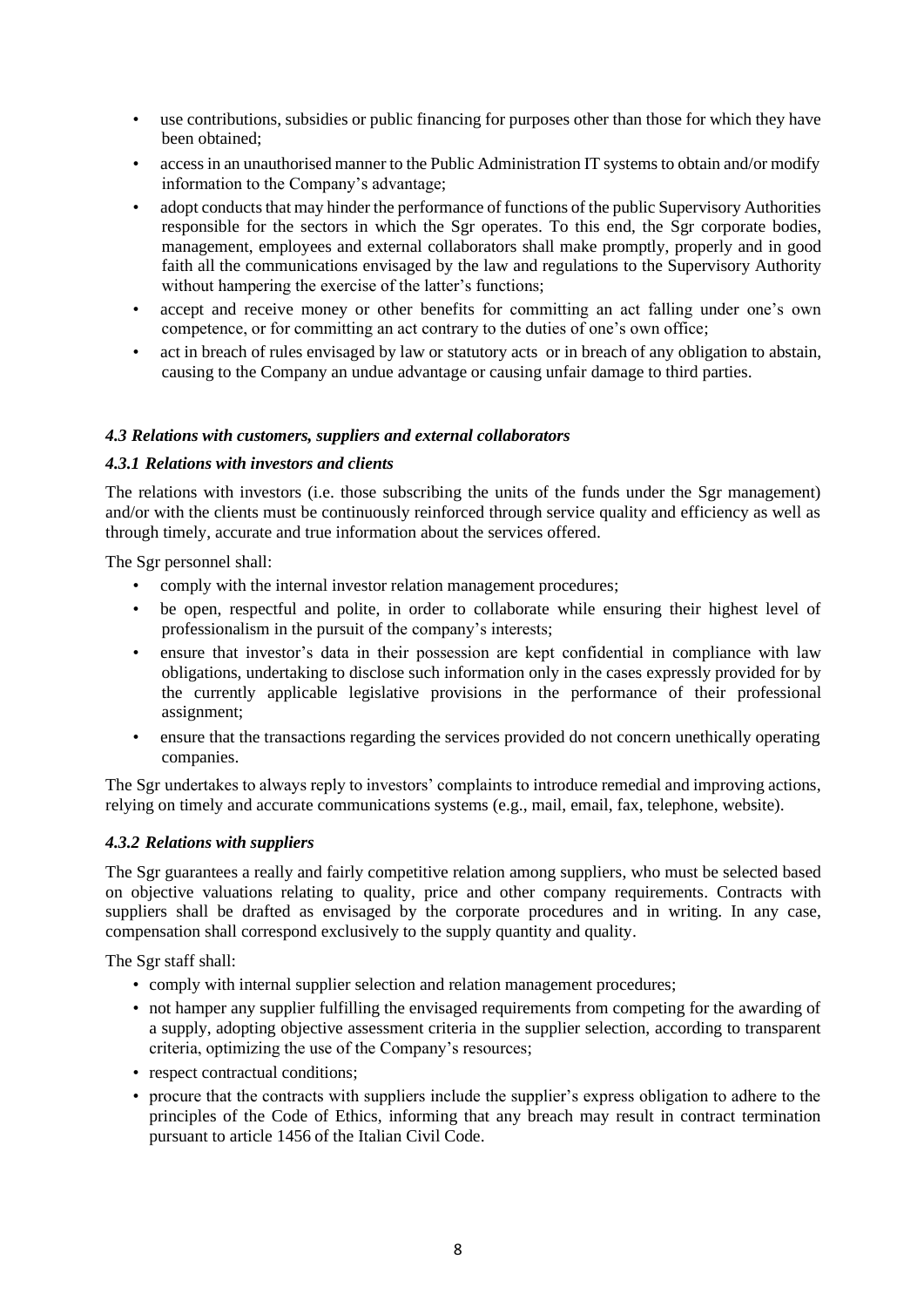#### *4.3.3 Relations with external collaborators*

External collaborators (e.g., advisors, intermediaries, agents, etc.) are requested to adhere to the principles of the Code of Ethics.

The Sgr personnel, in relation to their functions, shall:

- adhere to the principles and internal procedures for the selection and management of the relation with external collaborators;
- operate only with qualified and reputable companies;
- promptly inform their Manager, or the Supervisory Board about any suspected breach of the Code of Ethics by external collaborators;
- procure that external collaboration contracts include the express obligation by the collaborator to adhere to the principles of the Code of Ethics, specifying which sanction applies to which breach of contract resulting in contract termination and/or damage claims.

The agreements with external collaborators shall be drafted in the form envisaged by the company procedures and in writing. In any case, compensation shall exclusively correspond to the service indicated in the contract and the professional skills and actual service performed.

## *4.3.4 Relations with Target Companies*

The relations with the companies in which the Funds managed by the Sgr invest ("Target Companies") or with asset management customers are based on strict adherence to the Sgr policies and procedures.

More specifically, the Sgr procures that the activity of its representatives operating in the corporate bodies of the Target Companies is characterised by ethical conduct, in compliance with laws and internal regulations and based on utmost fairness and integrity.

The Sgr representatives operating in the corporate bodies of the Target Companies shall:

- know and respect the applicable Italian and foreign legislation, the provisions of the Organisation and Management Model 231/2001, the procedures, circular letters and service orders of the Sgr and the Target Companies;
- keep a conduct compliant with law provisions and respectful of loyalty, fairness, transparency and verifiability principles;
- fulfil the integrity and professionalism requirements and not be in conflict of interest with the Funds and the relevant investors.

The Sgr undertakes to ensure that the transactions inherent to the services provided do not concern unethically operating companies.

## *4.4 Rules of conduct for the protection of share capital, creditors, competitors and market*

The corporate bodies, top management, employees, external collaborators shall:

- maintain a proper, transparent and collaborative conduct, in compliance with the legislation and internal company procedures, in all the activities aimed at drafting the financial statements and other corporate disclosures envisaged by law and addressed to the shareholders and public, for the purpose of providing proper and true information about the Company's economic and financial situation;
- strictly adhere to the legislative rules aimed at protecting the integrity and effectiveness of the share capital (e.g., mergers, demergers, acquisitions, profit and reserve allocation, etc.) and always acting in compliance with the underlying internal corporate procedures that are founded for the purpose of safeguarding the guarantees of creditors' and third parties in general;
- carry out any transactions for the Sgr liquidation, considering the creditors' interests; therefore, it is forbidden to subtract any corporate assets required to pay creditors before paying them or before making the amounts satisfying them set aside.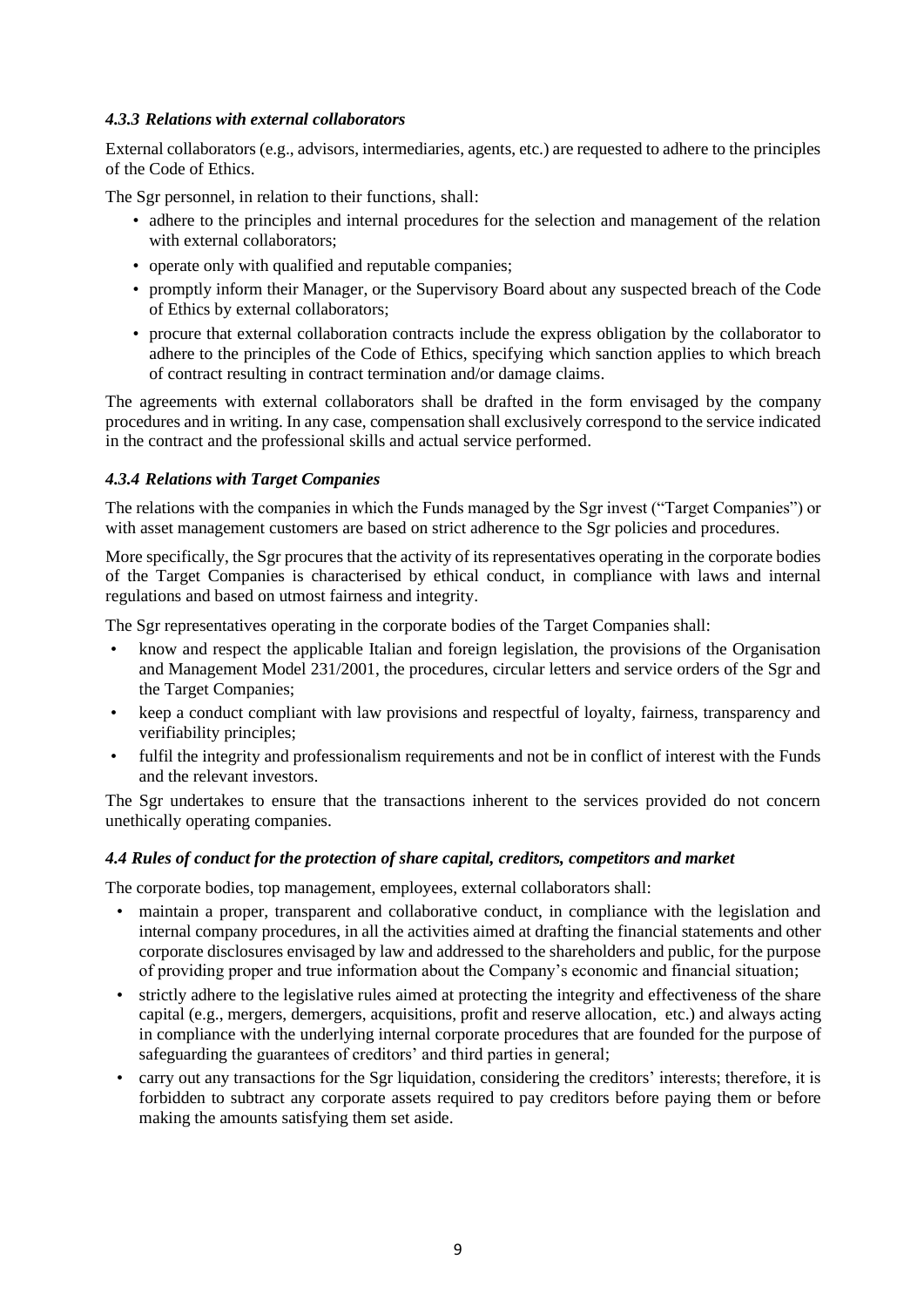More specifically – with reference to the drafting of financial statements – the Company considers the truthfulness, correctness and transparency of accounting, financial statements, reports and other corporate disclosures envisaged by law to the shareholders, public and control and supervisory bodies, a key principle in fair competition business practices.

This requires that the validity, completeness of basic information for the accounting records are analysed in depth. Consequently, it is not allowed to conceal information or to partially or misleadingly represent the Sgr economic, equity and financial data by the top management and the persons subject to their management and control; therefore, all collaborators (both internal and external) involved in producing, processing, recognizing such information shall be responsible for the transparency of the company accounts and financial statements.

Any transaction being economically or financially relevant shall be adequately recorded and for each record there must be adequate evidence for the purpose of being able to carry out controls at any time that certify the features and reasons of the transaction and allow to identify who authorised, made, recorded and verified *ex post* the transaction.

Moreover, the Company:

- ensures the regular operation of its corporate bodies, guaranteeing and facilitating any form of control on the company management envisaged by law as well as the free and proper adoption of the resolutions made by the shareholders' meeting;
- strictly complies with legislative provisions on competition and refrains from misleading, collusive and abuse of dominant position conduct and any form of unfair competition.

## *4.5 The relations with political Parties, Movements, political and trade-union Committees and Organizations and the media*

The Company does not give contributions, direct or indirect, to political parties, movements, political and trade-union committees and organizations, their representative and candidates, except those due according to specific regulatory provisions.

The relations with political Parties, Movements, political and trade-union Committees and Organizations are mandatorily held by the corporate functions authorised to do so in accordance with the company organization.

The relations with mass media shall be transparent and in line with the Sgr policy and in compliance with and protection of the Company's image. Therefore, the communication of data, information and prices regarding the Sgr and its funds through the press and mass media is based on the utmost transparency and fairness and is coordinated and channelled through the competent organizational structures.

## **5. IMPLEMENTATION**

#### *Internal Control System*

Internal control system encompasses all the tools required to orient, manage and verify the company activity, for the purpose of guaranteeing compliance with laws and company procedures, protecting the company assets, managing the business efficiently and providing accounting accurate and complete accounting and financial data.

Fondo Italiano d'Investimento Sgr disseminates a culture that attaches importance to controls with the consequent adoption of a control-oriented mindset.

Within the scope of their functions, all employees are responsible for defining a control system and its proper operation through line controls, including a set of control activities to be performed by the single business units.

#### *Implementation and control systems*

By Board of Directors' resolution of 22 February 2011, the Sgr set up a specific "Supervisory Board" (hereinafter, "SB") also for the purpose of: